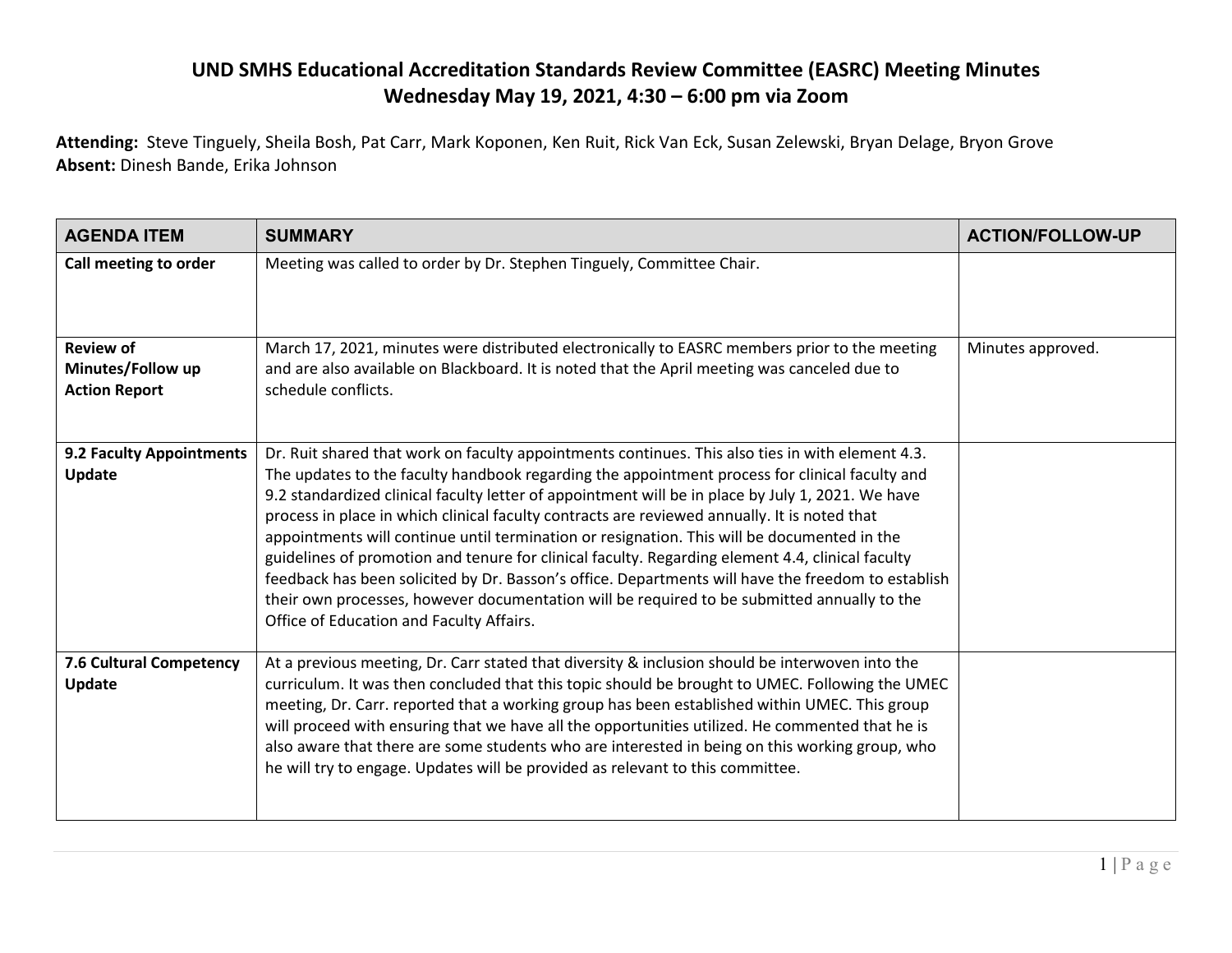| 9.3 Clinical Supervision of<br><b>Medical Students</b><br>Update                                     | Policy 4.21 was recently approved. LCME suggested that schools should have a process for<br>students to report a concern regarding supervision issues in real-time. This prompted the creation<br>of a clearer process. Dr. Zelewski suggested that campus deans be listed as the contacts for real-<br>time student supervisory concerns. Dr. Zelewski commented that campus deans currently cover<br>for each other if someone is out, however this may not have been written procedurally. Discussed<br>additionally utilizing Dr. Porter as a backup if a dean is unavailable. The committee agreed that an<br>alternate person should be listed. Dr. Porter agreed to assume that role. As this now involves a<br>procedural change, Dr. Zelewski recommended that this goes back to UMEC. As the policy per sec<br>will remain unchanged, she doesn't think it's necessary for it to go out for comment again. OMA<br>will send a request to add this item to the UMEC agenda for May 26.                                                                                                                                    |  |
|------------------------------------------------------------------------------------------------------|------------------------------------------------------------------------------------------------------------------------------------------------------------------------------------------------------------------------------------------------------------------------------------------------------------------------------------------------------------------------------------------------------------------------------------------------------------------------------------------------------------------------------------------------------------------------------------------------------------------------------------------------------------------------------------------------------------------------------------------------------------------------------------------------------------------------------------------------------------------------------------------------------------------------------------------------------------------------------------------------------------------------------------------------------------------------------------------------------------------------------------|--|
| <b>New Business:</b><br><b>Element 3.5 Learning</b><br>environment<br>/Professionalism               | Dr. Tinguely commented that narrative c. prompted a draft policy on professionalism in the<br>learning environment. The policy was approved at UMEC and is now up for comment. Discussed<br>how best to provide examples for Narrative d. given that the policy hasn't been implemented yet.<br>Dr. Basson recommended that we discuss one negative and one positive, e.g. The Deans' special<br>recognition awards (models professionalism). Negative example suggested was remediation and<br>eventual dismissal of a preceptor. Dr. Z presented an example of a student witnessing what they<br>felt was unprofessional behavior by a preceptor towards a patient. Dr. Ruit commented that Dr.<br>Zelewski's example would be a good one to use. Dr. Grove commented that this element and our<br>response seems to focus specifically on preceptors and faculty. Dr. Tinguely commented that he<br>had already reached out to the LCME for clarification on this element. The LCME replied that 7.7<br>relates to student breaches in professionalism. This element relates to professionalism in the<br>learning environment. |  |
| <b>Program Evaluation</b><br>Worksheet<br><b>Element 6.3 Self-Directed</b><br>and Life-Long Learning | Dr. Van Eck shared a worksheet that was shared at CGEA. The form is essentially a self-assessment<br>worksheet that allows the user to relate specific outcome and performance measures to<br>corresponding LCME standards. He inquired if we would find it beneficial to use this form. If we<br>decide to use the form, he suggested that we modify it for our environment. No decision made at<br>this time.<br>Dr. Ruit commented that a school that he recently surveyed was cited for this element. He noted<br>that the school wasn't organized in the same way we are for PCL, however it caught his attention.<br>He noted that he hasn't seen this type of citation before in schools he's reviewed. He doesn't<br>think we need to change anything that we do, however, we may want to review our narrative                                                                                                                                                                                                                                                                                                             |  |
|                                                                                                      | response and edit accordingly, as well as comment that students are accessed individually when<br>participating in group activities. Dr. Van Eck commented that PCL learning is a major component                                                                                                                                                                                                                                                                                                                                                                                                                                                                                                                                                                                                                                                                                                                                                                                                                                                                                                                                  |  |